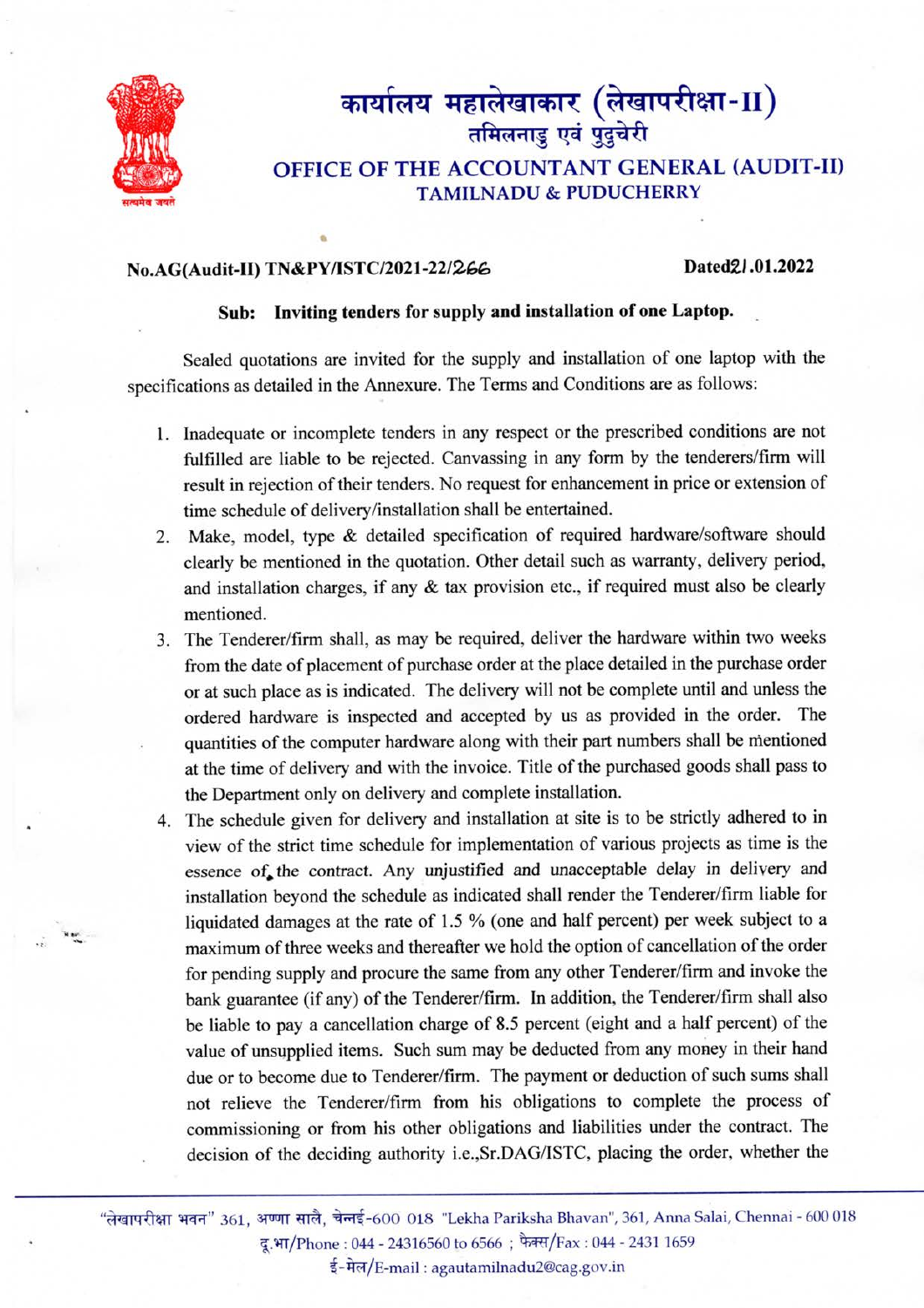delay in commissioning has taken place on account of reasons attributed to the Tenderer/firm shall be final.

- 5. The standard payment terms subject to recoveries, if any, by way of liquidated damages as applicable or other recoveries under the contract conditions, shall apply. Seventy per cent (70%) of agreed price/cost shall be made against delivery and physical inspection of the supply and submission of the original/copy of delivery challan duly signed by the purchaser on legally valid bills. Invoice should be submitted in triplicate. After successful installation and furnishing of installation report the balance thirty percent (30%) will be paid. Charges in the bills shall always be entered at the agreed price/cost/rates.
- 6. All the payment would be made through Government e-Payment System only, for which the tenderer/firm has to provide the Bank Details viz. IFSC Code and Bank Account Number for making payment. No other mode of payment will be entertained. This office is not liable for any mis-payment made to some other bank account due to providing wrong Bank Account Number and or IFSC Code. In order to avoid such situations, the tenderer/firm may give a copy of cancelled Cheque leaf containing IFSC Code and Bank Account Number to which the payment has to be made.
- 7. All technical queries/complaints, which may be indefinite, shall be attended immediately during entire warranty/support period.
- 8. Necessary training, which may be one time or in different segments, depends upon necessity and situation to the users shall be arranged by the tenderer/firm at free of cost. Necessary initial training/support services for using hardware/software, if required shall be aranged for the users' concerned or as and when required on demand basis during entire warranty/support period.
- 9. If it appears that the machine supplied is defective or of inferior description or of a quality inferior to that contracted for or otherwise not in accordance with the contract, the tenderer/firm on demand shall forthwith rectify the defect on its own or provide new machine as per specifications provided in the contract at its own charge and cost and in the event of its failure to do so within a period to be specified by us in his demand aforesaid, the tenderer/firm shall be liable to pay compensation at the rate of 1 % (one per cent) of the price of the machine(s) for every day not exceeding 10 days, while its failure to do so shall continue and in the case of such failure, the purchaser shall be entitled to recover the price of the machine(s) from the tenderer/firm.
- 10. The tenderer/firm shall at all times during the curency of contract conform to and comply with the regulations of the Government of Tamil Nadu or Central Government or of this office and of all other local authorities, the provisions contained in the various labour acts enacted by the State Legislature and Parliament in force and the mles made there under including those under Minimum Wages Act, Workmen Compensation Act, Provident Fund Regulation etc., for welfare and protection of workers or for the safety of the public and other insurance provisions.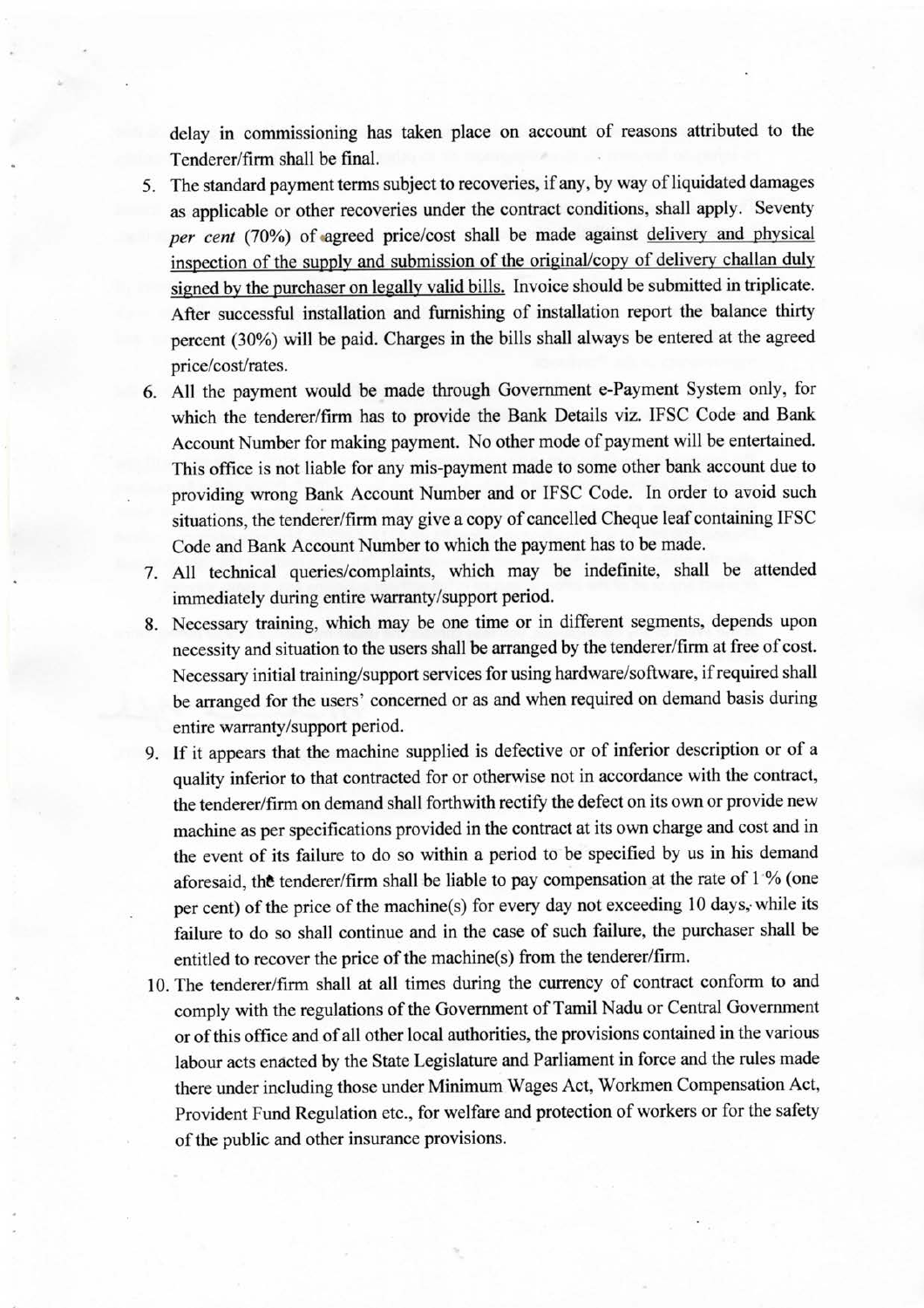- 11. The tenderer/firm shall indemnify this office against any liability for compensation due to injury to his own workmen/engineer or to other persons inside the office premises while executing the contract and for any damage to the property.
- 12. The final agreed price is inclusive of all taxes, Packing and Forwarding, freight, transit Insurance and Installation charges. All other charges, duties and other outgoings, whatsoever of every description shall be paid by the Tenderer/firm.
- 13. Action where no specification: In case of any class of specifications or class of work of which there is no mention in the specifications or in these terms and conditions, such work/ specification shall be carried out in accordance with the instructions and requirements of the Purchaser.
- 14. In case of any dispute/s, arising out of this contract during its tenure of operation on the same shall be subject to the jurisdiction before the courts of law in Chennai.

The quotations should be sent in a sealed cover super scribed "Quotations for supply of one Laptop" and addressed to Senior Deputy Accountant General/ISTC, Office of the Accountant General (Audit 11) Tamil Nadu & Puducherry, Lekha Pariksha Bhavan, 361, Anna Salai, Chennai 600 018, so as to reach on or before 03.02.2022, 4.00PM. Tender quotations received after the prescribed date/time will not be considered. This office reserves the right to accept or reject any or all of the offers in part or in full without assigning any reasons thereof.

In the event of any clarifications, you may contact the under mentioned official during office hours.

Fr. chand of

• Sr. Deputy Accountant General/ISTC